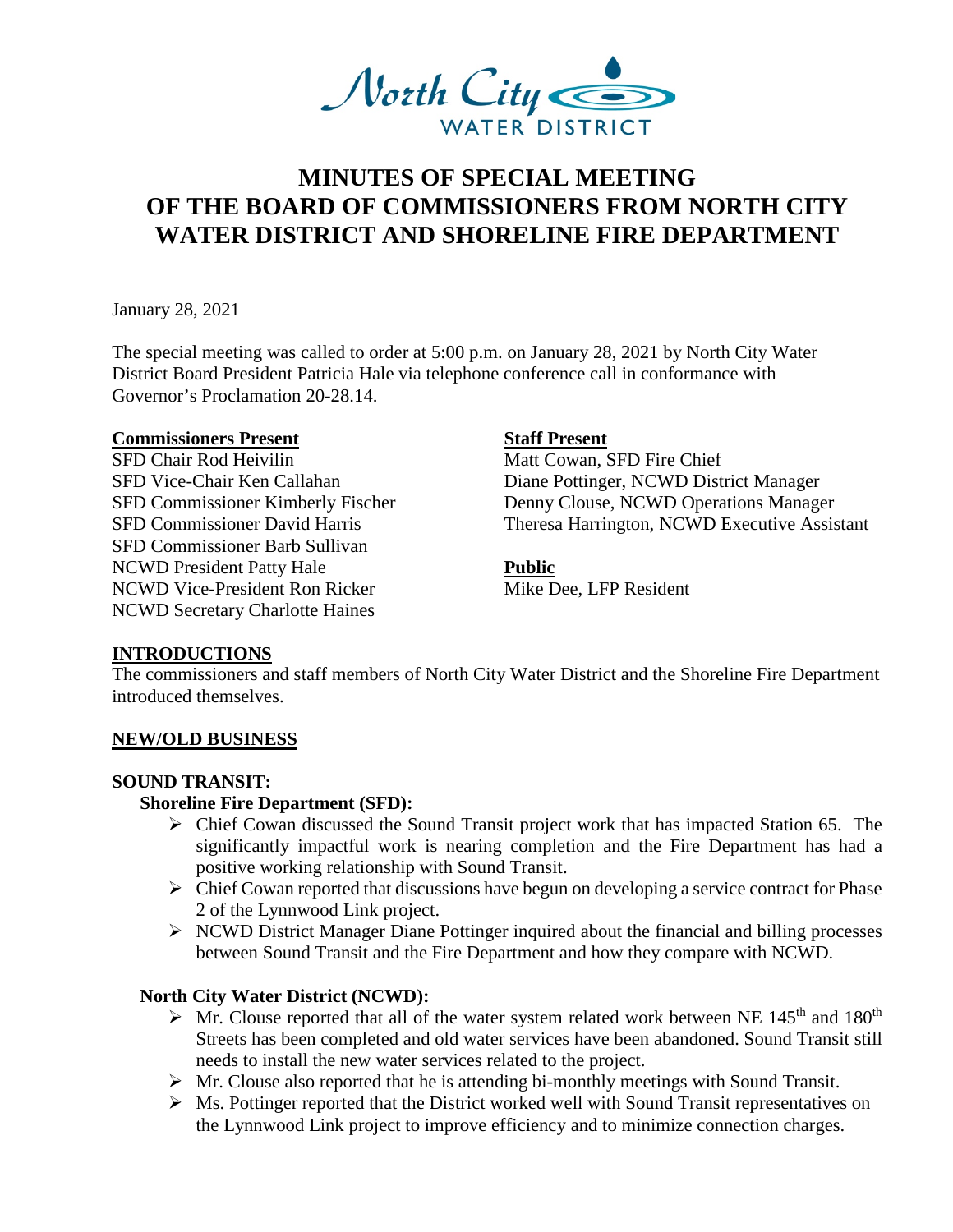Minutes of the Special Meeting January 28, 2021 Page 2

> $\triangleright$  Lastly, Ms. Pottinger reported that negotiations on the Sound Transit SR 522/ NE 145<sup>th</sup> Street BRT lane project have not gone as smoothly as the Lynnwood Link project. The negotiations have been turned over to the attorneys to help move forward.

# **FIRCREST FACILITY:**

# **SFD:**

- $\triangleright$  Chief Cowan noted that the Department has not been as involved in the Fircrest master plan as he had hoped they would be. The Department continues advocating to receive a piece of land in the southeast area of the site, for a potential future fire station as part of the master plan.
- $\triangleright$  Chief Cowan reported that he had recently received an update from Senator Ryu regarding the Fircrest property which he will review shortly.

# **NCWD:**

- Commissioner Patty Hale mentioned that the King County Historical Conservation Committee have granted historical status to the chapel on the Fircrest site. They will additionally be considering how much, if any, of the surrounding land may also be granted historical status. This may impact the master plan.
- $\triangleright$  Ms. Pottinger reported that her contact at Fircrest has indicated discussions of possible changes to how the Fircrest site is connected to the water system are scheduled for summer of 2021.

# **SFD UPDATES:**

# **COVID-19 Testing and Vaccinations:**

- $\triangleright$  Chief Cowan reported that the Department has been asked by King County to assist with both COVID testing and vaccination programs, however, funding, supplies, and communications has been challenging. SFD is ready and working on developing plans to provide mobile and/or fixed site services as soon as clear direction and funding is available. Lack of an integrated strategy has been frustrating for all concerned.
- Chief Cowan reported that the Department has met with the Shoreline School District to negotiate use of the Shoreline Center as a possible testing or vaccination site and the School District expressed a desire to partner in providing this vital service for the Shoreline community.

# **Fire Station Project:**

- $\triangleright$  Chief Cowan reported that the new station is complete, but there remain some final punch list items for the contractor to resolve. The project will not be closed out until a final agreement is reached with the contractor regarding expenses related to delays.
- $\triangleright$  Chief Cowan reported that the new station is home to a Mobile Integrated Health Unit, which can respond to non-emergent community health and social service needs. The community response to these services has been very positive.

### **FBC Ballot Measure**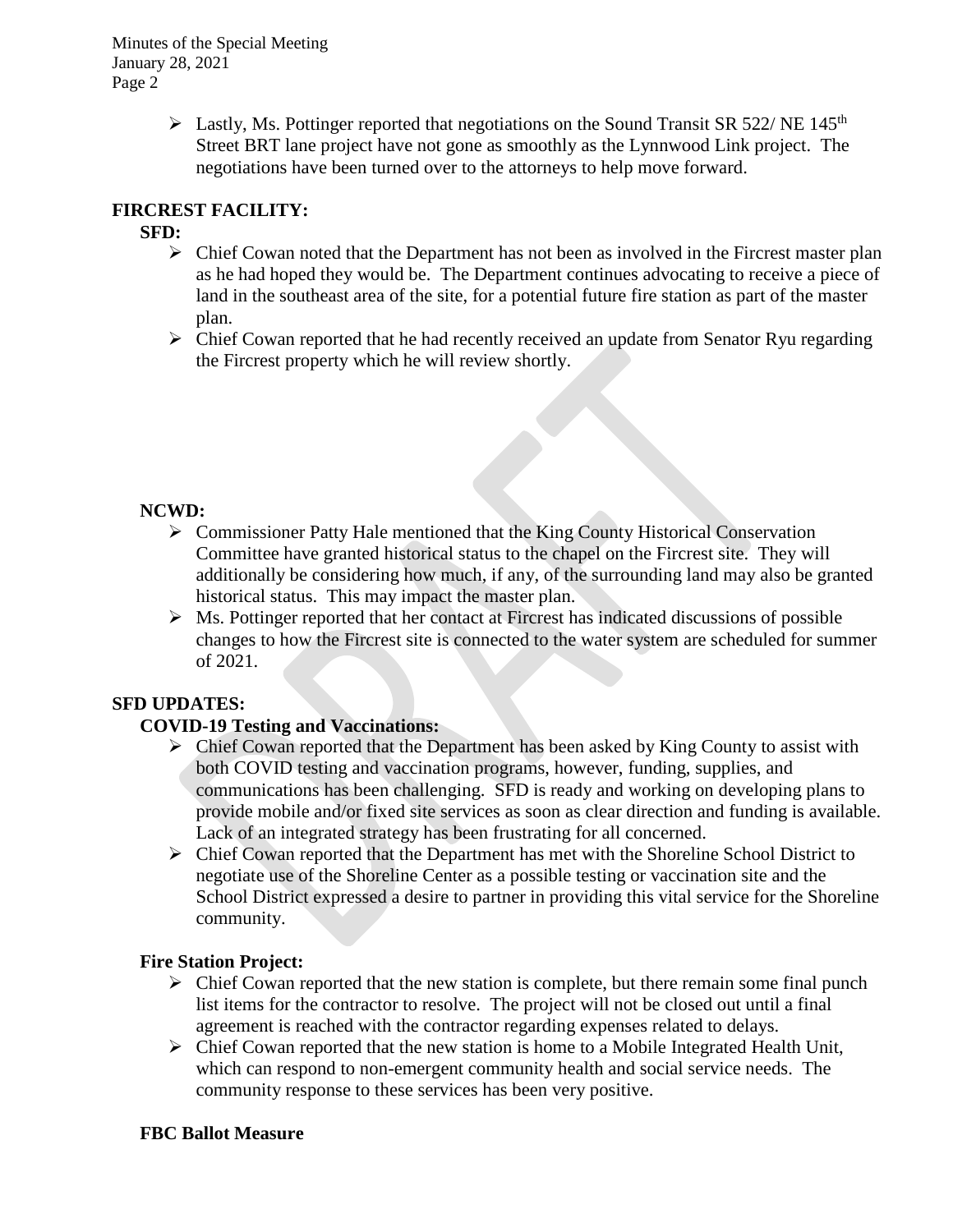Minutes of the Special Meeting January 28, 2021 Page 3

> $\triangleright$  The Department will be placing the Fire Benefit Charge on the ballot in the April special election. The Department has opted to file for a 10 year reauthorization schedule for the charge, which requires a simple majority for passage.

# **Other Capital Projects Updates**

- $\triangleright$  The Department will be addressing some HVAC issues in its older stations.
- $\triangleright$  Two new fire engines will be added to the fleet in June.
- The Department will be expanding its water rescue program by adding a Sea-Doo to the vehicle fleet. In addition, training has been expanded for water rescue as well as wildland fires.

# **Fleet Maintenance Opportunities**

- $\triangleright$  The Department has hired a new mechanic which is working out well.
- $\triangleright$  In addition, the Fleet Manager is retiring and this provides an opportunity to restructure. Instead of filling the Fleet Manager vacancy, the manager's administrative duties will be transferred to the Deputy Chief of Support Services. An additional mechanic/facilities technician will be hired to care for the fleet and facilities. This will also open up opportunities to respond to requests from other agencies with mechanical assistance needs.

### **Training Opportunities**

- $\triangleright$  Chief Cowan expressed his thanks to the NCWD for allowing the Department to use the old church building on the maintenance facility site for training prior to demolition.
- $\triangleright$  Chief Cowan thanked Operations Manager Denny Clouse for providing hydrant training to the Department and requested that the presentation be given again in early 2022 after new recruits are out of the academy.

# **NCWD UPDATES:**

# **Prepare in a Year**

 $\triangleright$  Ms. Pottinger reported that North City Water District is participating in the "Prepare in a Year Washington" program put together by the Washington State Office of Emergency Management. At each monthly staff meeting, there will be a presentation on a topic related to home emergency preparations. The goal is to help District staff prepare their homes for emergency so they will be available to turn their attention to the water system in case of disaster.

### **Emergency Filling Stations:**

 $\triangleright$  Mr. Clouse reported that the emergency filling stations have been completed and are ready at each of the reservoir sites. These stations will make it possible to distribute drinking water to the public directly from the reservoir in case of an emergency.

### **Maintenance Building Project:**

 $\triangleright$  Mr. Clouse reported that District staff held a socially distant ribbon cutting at the District's new maintenance facility on Tuesday, January 26<sup>th</sup>. The field crew has started to move into the site. There are still a few remaining issues to resolve with the contractors, but overall the District is very pleased with the outcome of the project.

### **Shoreline Schools Project:**